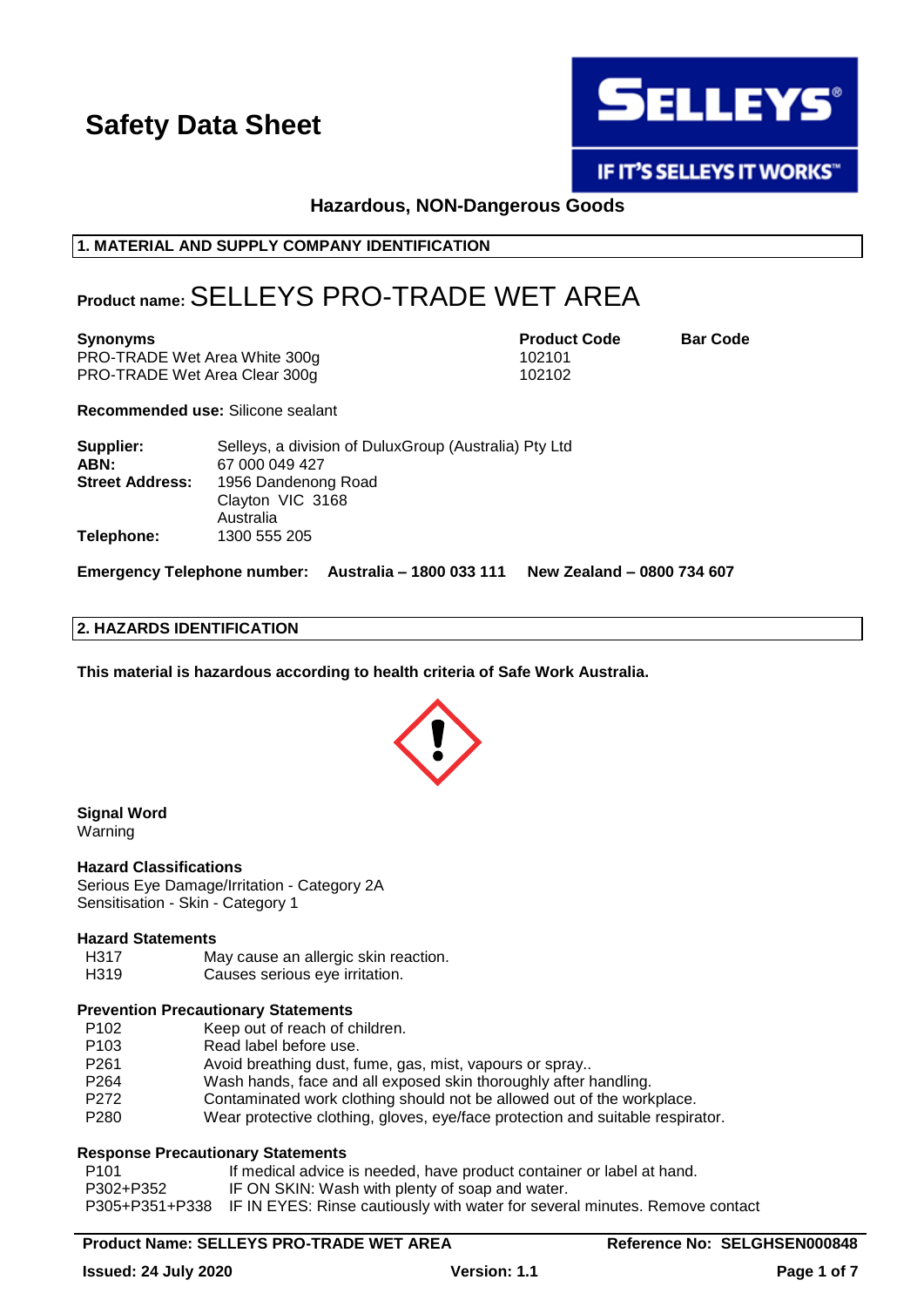

### **IF IT'S SELLEYS IT WORKS"**

|           | lenses, if present and easy to do. Continue rinsing.             |
|-----------|------------------------------------------------------------------|
| P333+P313 | If skin irritation or rash occurs: Get medical advice/attention. |
| P337+P313 | If eye irritation persists: Get medical advice/attention.        |
| P363      | Wash contaminated clothing before reuse.                         |

#### **Storage Precautionary Statement**

Not allocated

#### **Disposal Precautionary Statement**

P501 Dispose of contents/container in accordance with local, regional, national and international regulations.

#### **Poison Schedule:** Not Applicable

#### **DANGEROUS GOOD CLASSIFICATION**

Not classified as Dangerous Goods by the criteria of the "Australian Code for the Transport of Dangerous Goods by Road & Rail" and the "New Zealand NZS5433: Transport of Dangerous Goods on Land".

| 3. COMPOSITION INFORMATION                                           |               |                   |
|----------------------------------------------------------------------|---------------|-------------------|
| <b>CHEMICAL ENTITY</b>                                               | CAS NO        | <b>PROPORTION</b> |
| 2-Butanone, O,O',O"-(methylsilylidyne)trioxime                       | 22984-54-9    | $1 - 10 \%$ (w/w) |
| 2-Butanone, O,O',O"-(ethenylsilylidyne)trioxime                      | 2224-33-1     | $<$ 1 % (w/w)     |
| Methyl ethyl ketoxime                                                | $96 - 29 - 7$ | $<$ 1 % (w/w)     |
| N-[3-(Trimethoxysilyl)propyl]ethylenediamine                         | 1760-24-3     | $<$ 1 % (w/w)     |
| Ingredients determined to be non-hazardous or below reporting limits |               | <b>Balance</b>    |
|                                                                      |               | 100%              |

#### **4. FIRST AID MEASURES**

If poisoning occurs, contact a doctor or Poisons Information Centre (Phone Australia 131 126, New Zealand 0800 764 766).

**Inhalation:** Remove victim from exposure - avoid becoming a casualty. Remove contaminated clothing and loosen remaining clothing. Allow patient to assume most comfortable position and keep warm. Keep at rest until fully recovered. Seek medical advice if effects persist.

**Skin Contact:** Effects may be delayed. If skin or hair contact occurs, remove contaminated clothing and flush skin and hair with running water. If swelling, redness, blistering or irritation occurs seek medical assistance.

**Eye contact:** If in eyes, hold eyelids apart and flush the eyes continuously with running water. Continue flushing until advised to stop by the Poisons Information Centre or a Doctor; or for at least 15 minutes and transport to Doctor or Hospital.

**Ingestion:** Rinse mouth with water. If swallowed, do NOT induce vomiting. Give a glass of water to drink. Never give anything by the mouth to an unconscious patient. If vomiting occurs give further water. Seek medical advice.

**PPE for First Aiders:** Wear safety shoes, overalls, gloves, safety glasses. Available information suggests that gloves made from nitrile rubber should be suitable for intermittent contact. However, due to variations in glove construction and local conditions, the user should make a final assessment. Always wash hands before smoking,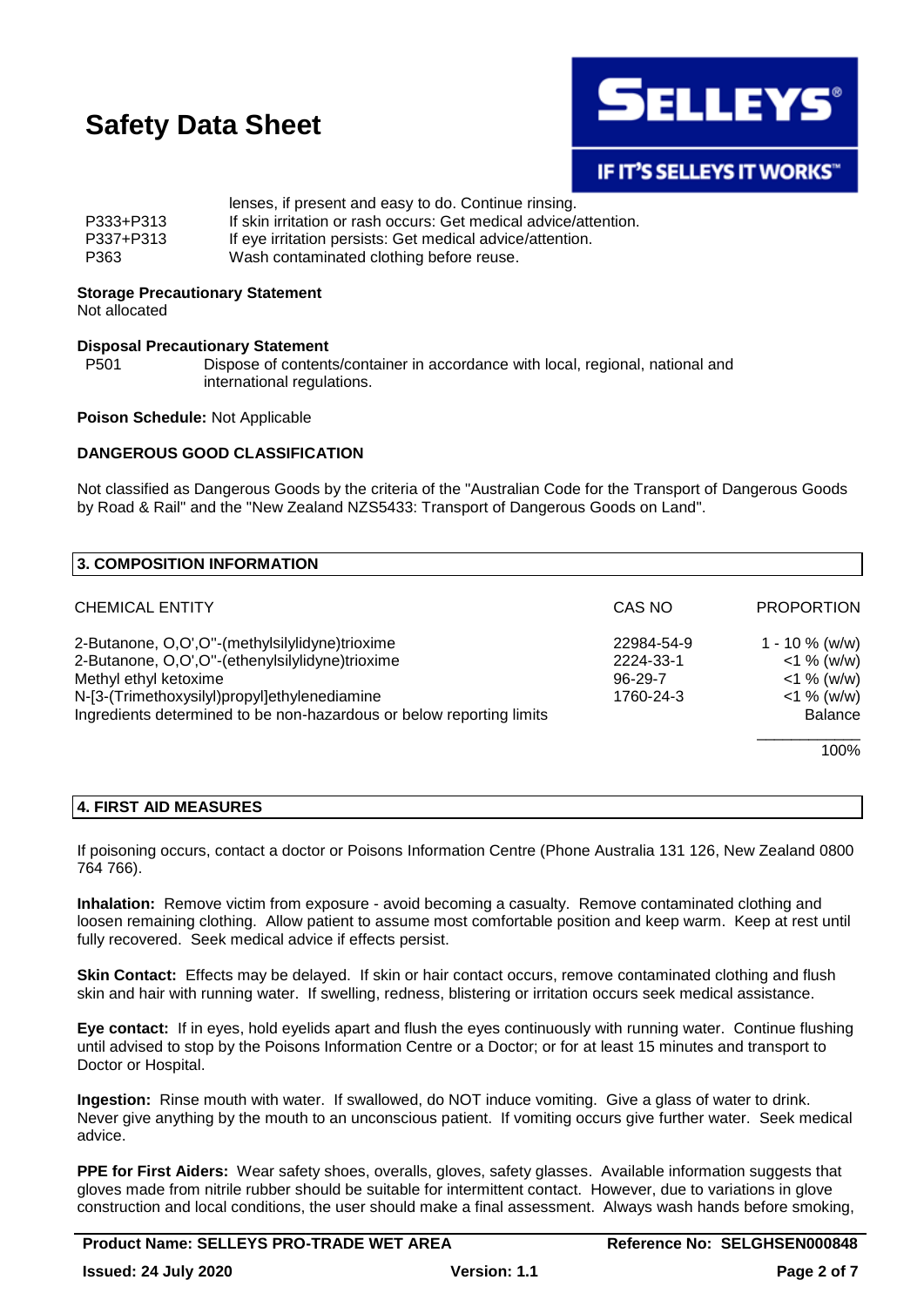

eating, drinking or using the toilet. Wash contaminated clothing and other protective equipment before storing or re-using.

**Notes to physician:** Treat symptomatically. Effects may be delayed.

#### **5. FIRE FIGHTING MEASURES**

**Hazchem Code:** Not applicable.

**Suitable extinguishing media:** If material is involved in a fire use water fog (or if unavailable fine water spray), alcohol resistant foam, standard foam, dry agent (carbon dioxide, dry chemical powder).

**Specific hazards:** Combustible material.

**Fire fighting further advice:** On burning or decomposing may emit toxic fumes. Fire fighters to wear selfcontained breathing apparatus and suitable protective clothing if risk of exposure to vapour or products of combustion or decomposition.

#### **6. ACCIDENTAL RELEASE MEASURES**

#### **SMALL SPILLS**

Wear protective equipment to prevent skin and eye contamination. Avoid inhalation of vapours or dust. Wipe up with absorbent (clean rag or paper towels). Collect and seal in properly labelled containers or drums for disposal.

#### **LARGE SPILLS**

Clear area of all unprotected personnel. Slippery when spilt. Avoid accidents, clean up immediately. Wear protective equipment to prevent skin and eye contamination and the inhalation of dust. Work up wind or increase ventilation. Cover with damp absorbent (inert material, sand or soil). Sweep or vacuum up, but avoid generating dust. Collect and seal in properly labelled containers or drums for disposal. If contamination of crops, sewers or waterways has occurred advise local emergency services.

#### **Dangerous Goods - Initial Emergency Response Guide No:** Not applicable

#### **7. HANDLING AND STORAGE**

**Handling:** Avoid eye contact and skin contact. Avoid inhalation of dust.

**Storage:** Store in a cool, dry, well-ventilated place and out of direct sunlight. Store away from foodstuffs. Store away from incompatible materials described in Section 10. Store away from sources of heat and/or ignition. Keep container standing upright. Keep containers closed when not in use - check regularly for spills.

#### **8. EXPOSURE CONTROLS / PERSONAL PROTECTION**

**National occupational exposure limits:** No value assigned for this specific material by Safe Work Australia.

**Biological Limit Values:** As per the "National Model Regulations for the Control of Workplace Hazardous Substances (Safe Work Australia)" the ingredients in this material do not have a Biological Limit Allocated.

**Engineering Measures:** Natural ventilation should be adequate under normal use conditions.

**Personal Protection Equipment:** SAFETY SHOES, OVERALLS, GLOVES, SAFETY GLASSES.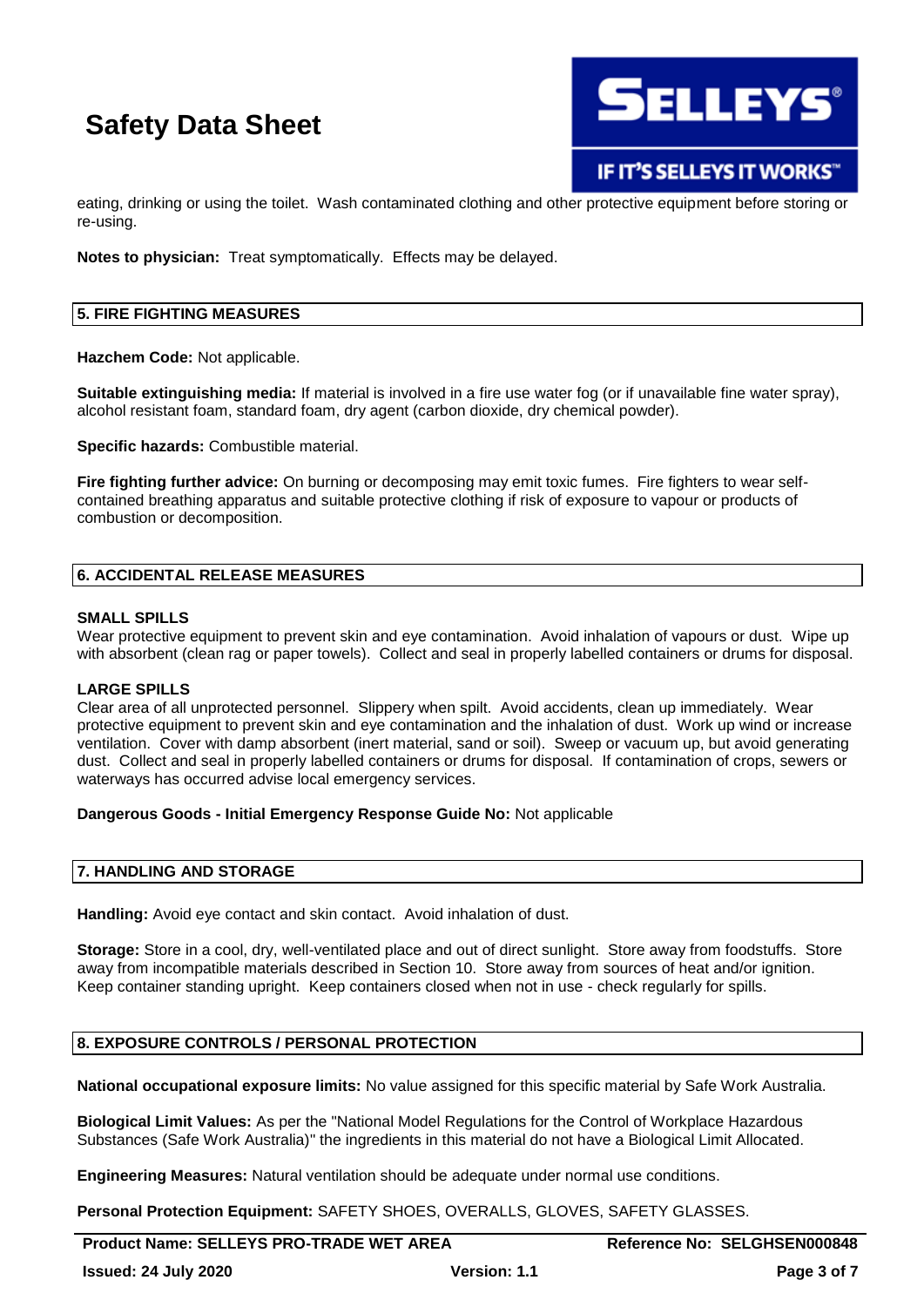

**IF IT'S SELLEYS IT WORKS"** 

Wear safety shoes, overalls, gloves, safety glasses. Available information suggests that gloves made from nitrile rubber should be suitable for intermittent contact. However, due to variations in glove construction and local conditions, the user should make a final assessment. Always wash hands before smoking, eating, drinking or using the toilet. Wash contaminated clothing and other protective equipment before storing or re-using.

**Hygiene measures:** Keep away from food, drink and animal feeding stuffs. When using do not eat, drink or smoke. Wash hands prior to eating, drinking or smoking. Avoid contact with clothing. Avoid eye contact and skin contact. Avoid inhalation of dust. Ensure that eyewash stations and safety showers are close to the workstation location.

#### **9. PHYSICAL AND CHEMICAL PROPERTIES**

| Form:   | Paste          |
|---------|----------------|
| Colour: | Various        |
| Odour:  | Characteristic |

**Solubility:** Insoluble in water **Specific Gravity:** 1.03 **Relative Vapour Density (air=1):** >1 **Vapour Pressure (20 °C):** N Av Flash Point (°C): 96 (CC) **Flammability Limits (%):** N Av **Autoignition Temperature (°C):** N Av **Melting Point/Range (°C):** N App **Boiling Point/Range (°C):** N App **pH:** N App **Viscosity:**  $>$ 21 mm<sup>2</sup>/s @ 40 °C **Total VOC (g/Litre):** N Av

(Typical values only - consult specification sheet)  $N Av = Not available, N App = Not applicable$ 

#### **10. STABILITY AND REACTIVITY**

**Chemical stability:** This material is thermally stable when stored and used as directed.

**Conditions to avoid:** Elevated temperatures and sources of ignition.

**Incompatible materials:** Oxidising agents.

**Hazardous decomposition products:** Oxides of carbon and nitrogen, smoke and other toxic fumes.

**Hazardous reactions:** No known hazardous reactions.

#### **11. TOXICOLOGICAL INFORMATION**

No adverse health effects expected if the product is handled in accordance with this Safety Data Sheet and the product label. Symptoms or effects that may arise if the product is mishandled and overexposure occurs are:

#### **Acute Effects**

**Inhalation:** Material may be an irritant to mucous membranes and respiratory tract.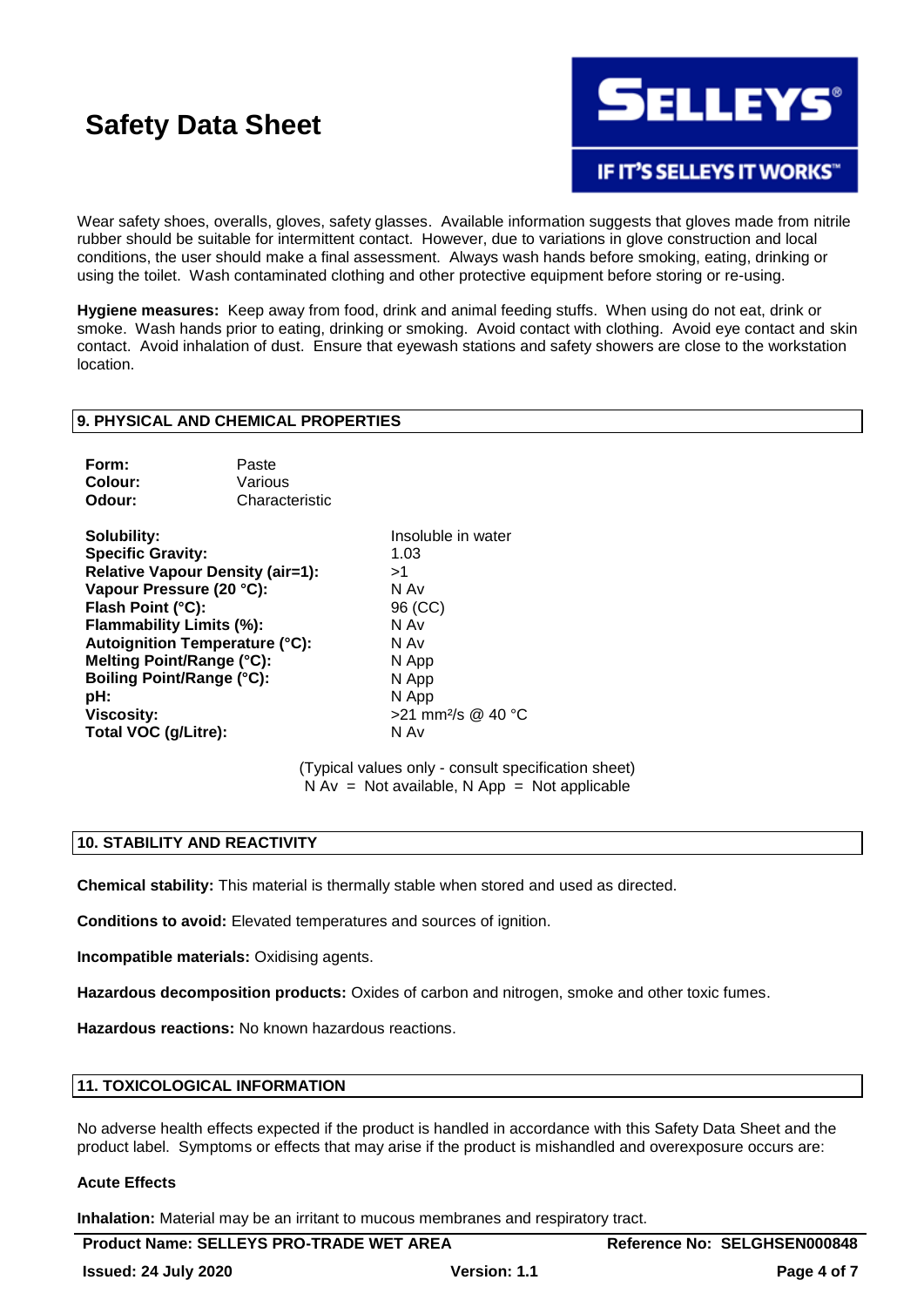

IF IT'S SELLEYS IT WORKS"

**Skin contact:** Contact with skin may result in irritation. A skin sensitiser. Repeated or prolonged skin contact may lead to allergic contact dermatitis.

**Ingestion:** Swallowing can result in nausea, vomiting and irritation of the gastrointestinal tract.

**Eye contact:** An eye irritant. Exposure to the dust may cause discomfort due to particulate nature. May cause physical irritation to the eyes.

#### **Acute toxicity**

**Inhalation:** This material has been classified as non-hazardous. Acute toxicity estimate (based on ingredients):  $LC50 > 5$  ma/L

**Skin contact:** This material has been classified as non-hazardous. Acute toxicity estimate (based on ingredients): >2,000 mg/Kg bw

**Ingestion:** This material has been classified as non-hazardous. Acute toxicity estimate (based on ingredients): >2,000 mg/Kg bw

**Corrosion/Irritancy:** Eye: this material has been classified as a Category 2A Hazard (reversible effects to eyes). Skin: this material has been classified as not corrosive or irritating to skin.

**Sensitisation:** Inhalation: this material has been classified as not a respiratory sensitiser. Skin: this material has been classified as a Category 1 Hazard (skin sensitiser).

**Aspiration hazard:** This material has been classified as non-hazardous.

**Specific target organ toxicity (single exposure):** This material has been classified as non-hazardous.

**Chronic Toxicity**

**Mutagenicity:** This material has been classified as non-hazardous.

**Carcinogenicity:** This material has been classified as non-hazardous.

**Reproductive toxicity (including via lactation):** This material has been classified as non-hazardous.

**Specific target organ toxicity (repeat exposure):** This material has been classified as non-hazardous.

#### **12. ECOLOGICAL INFORMATION**

Avoid contaminating waterways.

**Acute aquatic hazard:** This material has been classified as non-hazardous. Acute toxicity estimate (based on ingredients): >100 mg/L

**Long-term aquatic hazard:** This material has been classified as non-hazardous. Non-rapidly or rapidly degradable substance for which there are adequate chronic toxicity data available OR in the absence of chronic toxicity data, Acute toxicity estimate (based on ingredients): >100 mg/L, where the substance is not rapidly degradable and/or BCF  $<$  500 and/or log  $K_{ow}$   $<$  4.

**Ecotoxicity:** No information available.

**Persistence and degradability:** No information available.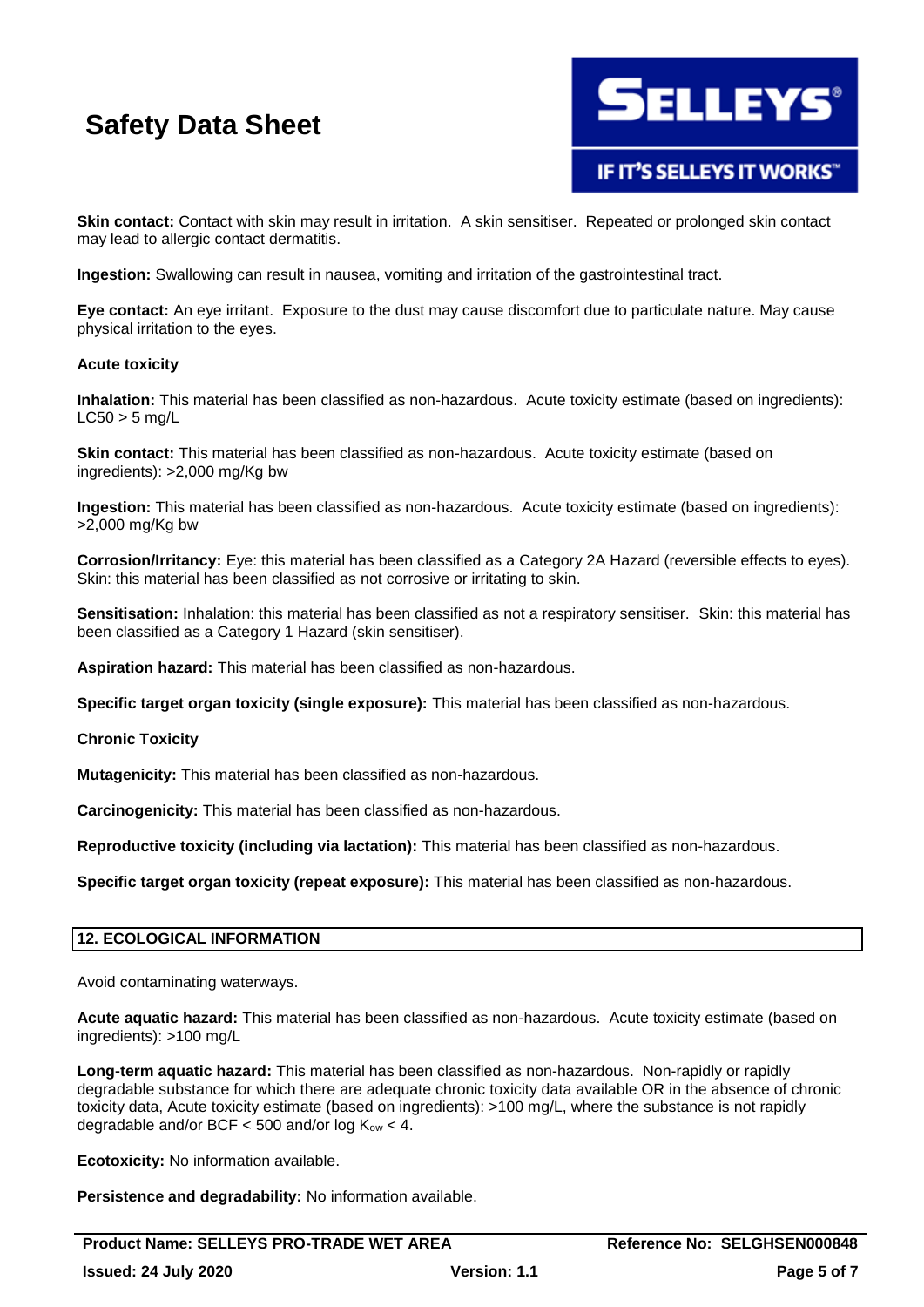

**IF IT'S SELLEYS IT WORKS"** 

**Bioaccumulative potential:** No information available.

**Mobility:** No information available.

#### **13. DISPOSAL CONSIDERATIONS**

Persons conducting disposal, recycling or reclamation activities should ensure that appropriate personal protection equipment is used, see "Section 8. Exposure Controls and Personal Protection" of this SDS.

If possible material and its container should be recycled. If material or container cannot be recycled, dispose in accordance with local, regional, national and international Regulations.

#### **14. TRANSPORT INFORMATION**

#### **ROAD AND RAIL TRANSPORT**

Not classified as Dangerous Goods by the criteria of the "Australian Code for the Transport of Dangerous Goods by Road & Rail" and the "New Zealand NZS5433: Transport of Dangerous Goods on Land".

#### **MARINE TRANSPORT**

Not classified as Dangerous Goods by the criteria of the International Maritime Dangerous Goods Code (IMDG Code) for transport by sea.

#### **AIR TRANSPORT**

Not classified as Dangerous Goods by the criteria of the International Air Transport Association (IATA) Dangerous Goods Regulations for transport by air.

#### **15. REGULATORY INFORMATION**

#### **This material is not subject to the following international agreements:**

Montreal Protocol (Ozone depleting substances)

The Stockholm Convention (Persistent Organic Pollutants)

The Rotterdam Convention (Prior Informed Consent)

Basel Convention (Hazardous Waste)

International Convention for the Prevention of Pollution from Ships (MARPOL)

#### **This material/constituent(s) is covered by the following requirements:**

• All components of this product are listed on or exempt from the Australian Inventory of Chemical Substances (AICS).

• All components of this product are listed on or exempt from the New Zealand Inventory of Chemical (NZIoC).

**HSNO Group Standard:** HSR002680 - Surface Coatings and Colourants (Combustible, Toxic [6.7]) Group Standard

### **16. OTHER INFORMATION**

Reason for issue: Product name change

This Safety Data Sheet has been prepared by Chemical Data Services Pty Ltd (chemdata.com.au) on behalf of its client.

Safety Data Sheets are updated frequently. Please ensure that you have a current copy.